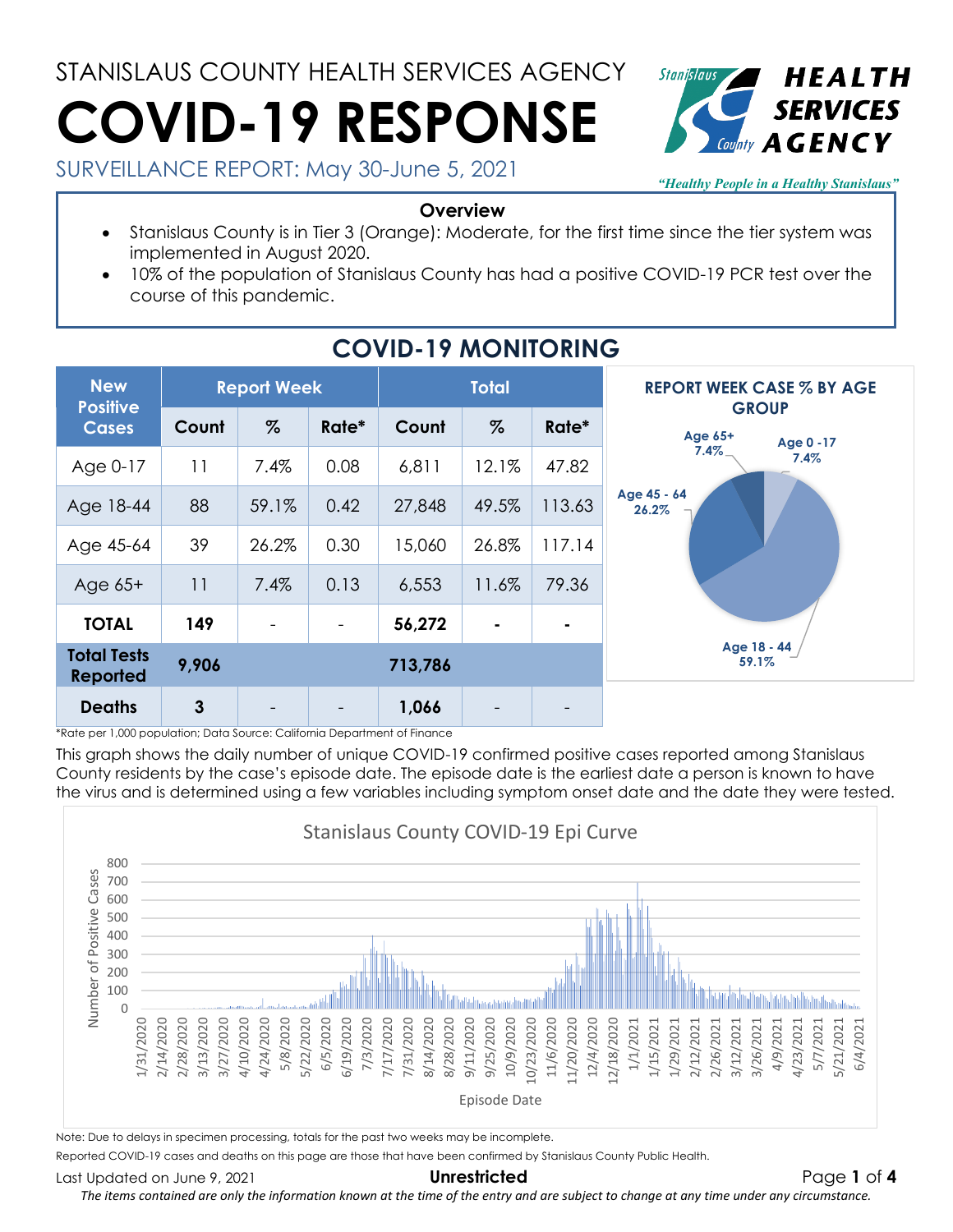

Note: Due to delays in death reporting and assessment, totals for the past two weeks may be incomplete. Reported COVID-19 cases and deaths on this page are those that have been confirmed by Stanislaus County Public Health.

The graph below shows positive case rate (number of positive cases per 100,000 county population), 7-day average with 7 day lag, through the report week. This does not include the state adjustments and may vary from state measures.



The graph below shows testing positivity (percent of tests that are positive), 7-day average with 7-day lag, through the report week. This may vary from state measures.



Last Updated on June 9, 2021 **Unrestricted** Page **2** of **4** *The items contained are only the information known at the time of the entry and are subject to change at any time under any circumstance.*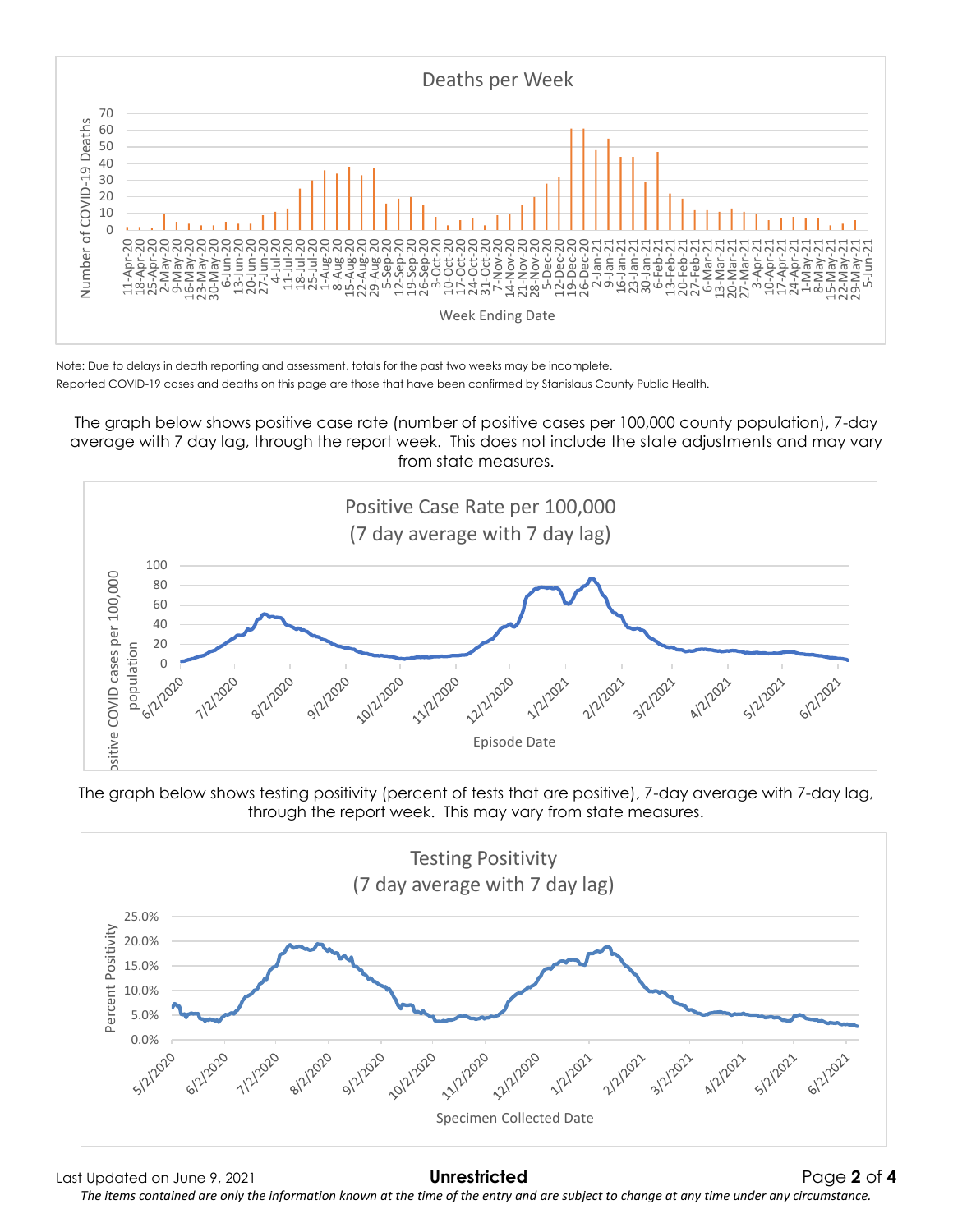### **COUNTY RISK LEVEL**

The State of California's county monitoring strategies are now tied to Vaccine Equity Quartile. Below are the categories as well as the current ratings for Stanislaus County, given the current standing of over 4 million vaccine doses administered in the Vaccine Equity Quartile statewide.

| <b>Measure</b><br>$(7$ day lag)                                         | <b>Stanislaus</b><br>(as of $6/8/21$ for<br>week ending<br>5/29/21 | <b>Higher Risk</b><br>Lower Risk<br>Of Community Disease Transmission |                              |                                  |                                 |
|-------------------------------------------------------------------------|--------------------------------------------------------------------|-----------------------------------------------------------------------|------------------------------|----------------------------------|---------------------------------|
|                                                                         | <b>Moderate</b><br>Tier <sub>3</sub>                               | <b>Widespread</b><br>Tier 1                                           | <b>Substantial</b><br>Tier 2 | <b>Moderate</b><br><b>Tier 3</b> | <b>Minimal</b><br><b>Tier 4</b> |
| <b>Adjusted Case Rate for</b><br>Tier Assignment* (Rate<br>per 100,000) | 5.0                                                                | $>10$                                                                 | $6 - 10$                     | $2 - 5.9$                        | $\overline{2}$                  |
| <b>Testing Positivity</b>                                               | 3.0%                                                               | $>8\%$                                                                | $5 - 8\%$                    | $2 - 4.9\%$                      | $2%$                            |
| <b>Health Equity Quartile</b><br><b>Test Positivity</b>                 | 2.4%                                                               | $>8.1\%$                                                              | $8.1 - 5.4\%$                | $5.3 - 2.3\%$                    | $22.2\%$                        |

\*Adjusted case rate will be determined using confirmed (by PCR) cases, includes an adjustment factor for counties that are testing below the state average.

#### **COMMUNITY MONITORING – EMERGENCY CASES COVID-19 LIKE ILLNESS**



#### **Mountain Valley EMS COVID-19 Responses**

This graph shows the ambulance calls (blue) for COVID-19 related situations compared to the threshold of concern (red).



Last Updated on June 9, 2021 **Unrestricted** Page **3** of **4** *The items contained are only the information known at the time of the entry and are subject to change at any time under any circumstance.*